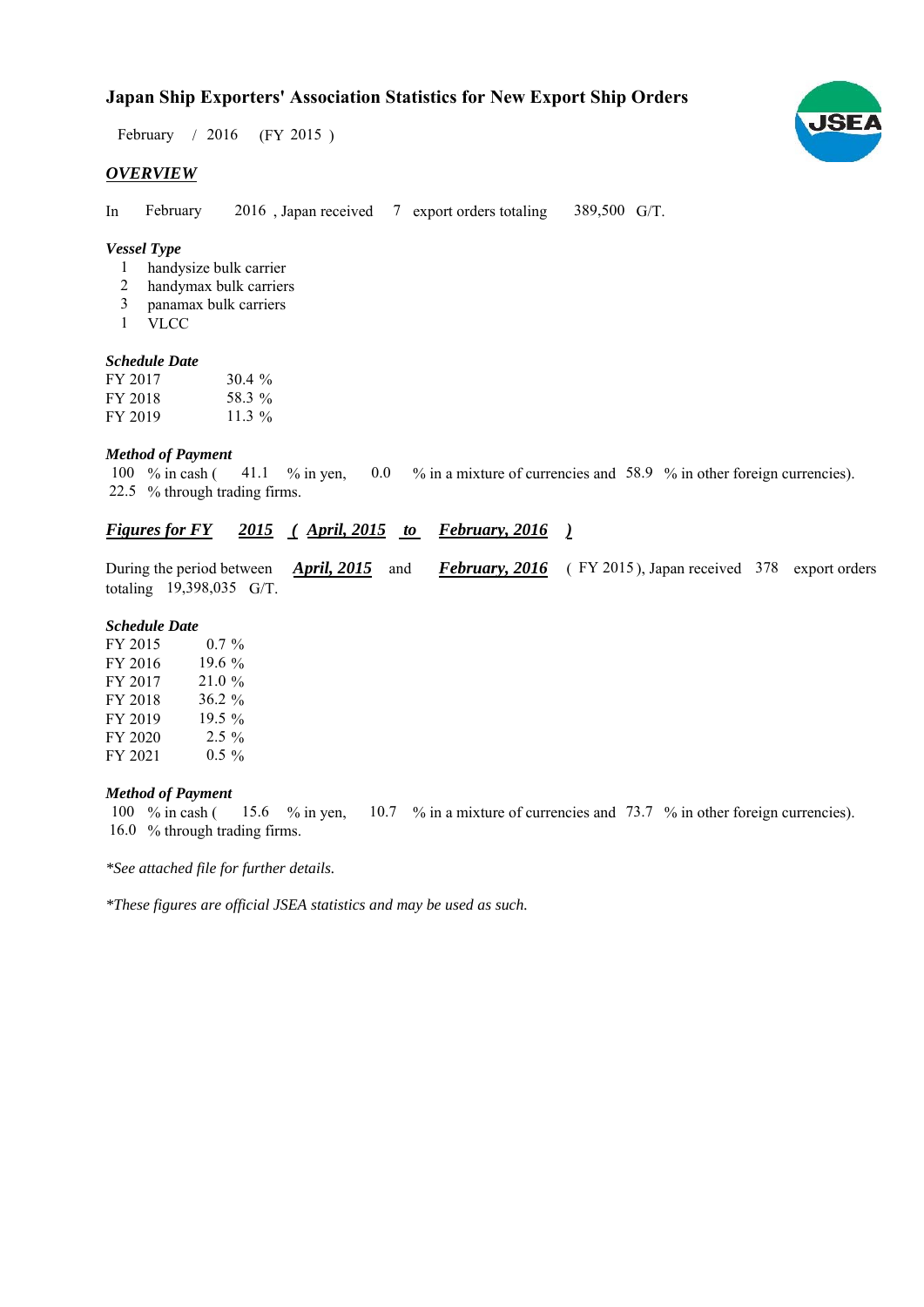## New Export Orders Placed in February 2016 (FY 2015) Based on Fiscal Year

No. G/T No. G/T No. G/T No. G/T No. G/T No. G/T No. G/T No. G/T General Cargos ( 20 1,759,860 47 4,282,737 0 0 0 2 32,400 0 0 0 0 0 49 4,315,137 0 0 Bulk Carriers 208 8,162,290 159 6,844,200 20 530,500 40 1,206,999 3 116,300 6 229,400 228 8,927,399 9 345,700 Tankers | 44| 2,959,400|| 70| 4,406,699| 9| 564,500| 21| 1,024,200| 0| 0| 1| 160,100| 101| 6,155,499|| 1| 160,100 Combined Carriers 0 0 0 0 0 0 0 0 0 0 0 0 0 0 0 0 Others | 0 | 0 || 0 || 0 || 0 || 0 || 0 || 0 || 0 || 0 || 0 | Total 272 12,881,550 276 15,533,636 29 1,095,000 63 2,263,599 3 116,300 7 389,500 378 19,398,035 10 505,800 FY 2015 / FY2014 (%)  $* 78.1$  194.2 323.2 186.3 9.8 62.3 170.8 \*\* 28.0 In CGT 6,285,421 7,280,651 511,912 1,182,524 54,707 152,463 9,182,257 207,170 Description Apr 14 to Mar 15 Apr 15 to Oct 15 November 2015 December 2015<br>No. 1 G/T No. 1 G/T No. 1 G/T No. 1 G/T January 2016 February 2016 Apr 15 to Feb 16 Jan 16 to Feb 16

*Figures for shipbuilding orders of 500 G/T and over for export as steel vessels placed with JSEA members are covered.*

\*FY 2014/FY2013

\*\*Calendar Year 2015

JSEA (March 2016)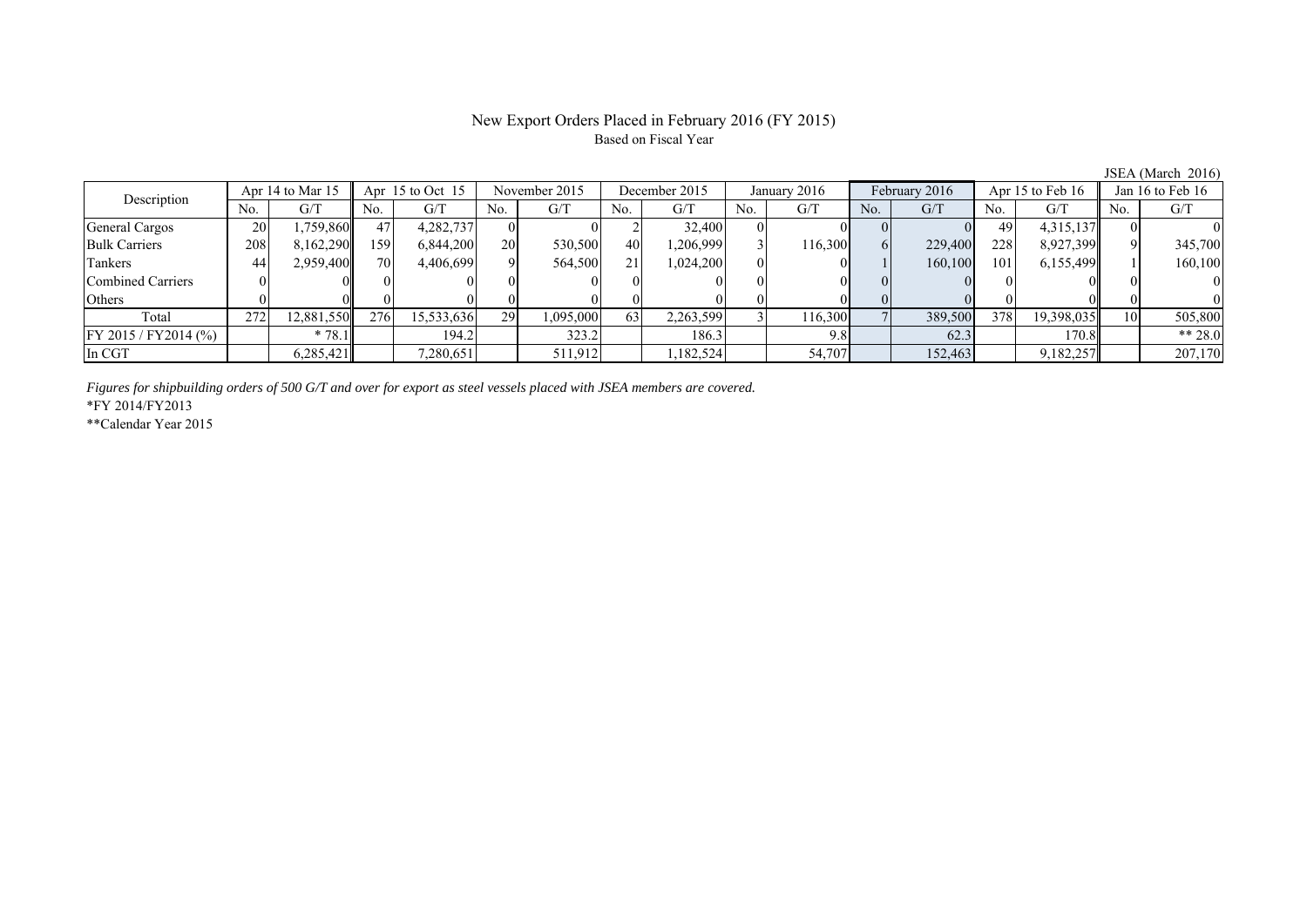# Export Ships Delivered in February 2016 (FY 2015) Based on Fiscal Year

| $50.111$ $\ldots$ $0.11$ $\ldots$ $0.10$ |                  |            |     |                    |           |               |     |               |     |              |     |               |     |                  |     |                      |  |
|------------------------------------------|------------------|------------|-----|--------------------|-----------|---------------|-----|---------------|-----|--------------|-----|---------------|-----|------------------|-----|----------------------|--|
| Description                              | Apr 14 to Mar 15 |            |     | Apr $15$ to Oct 15 |           | November 2015 |     | December 2015 |     | January 2016 |     | February 2016 |     | Apr 15 to Feb 16 |     | Jan $16$ to Feb $16$ |  |
|                                          | No.              | G/T        | No. | G/T                | No.       | G/T           | No. | G/T           | No. | G/T          | No. | G/T           | No. | G/T              | No. | G/T                  |  |
| General Cargos                           | 14'              | 558,741    |     | 556,231            |           |               |     | 70,826        |     | 9,929        |     | 230,252       | 14  | 867,238          |     | 240,181              |  |
| <b>Bulk Carriers</b>                     | 251              | 10,124,499 | 146 | 5,471,492          |           | 403,414       |     | 301,931       | 37  | 1,429,339    | 19  | 848,723       | 219 | 8,454,899        | 56  | 2,278,062            |  |
| Tankers                                  |                  | 1,081,581  |     | 127,718            |           | 136,739       | 01  |               |     | 295,721      | 4   | 124,583       | 19  | 684,761          |     | 420,304              |  |
| Combined Carriers                        |                  |            |     |                    |           |               |     |               |     |              |     |               |     |                  |     |                      |  |
| Others                                   |                  |            |     | 9.269              |           |               |     |               |     | 1,337        |     |               |     | 10.606           |     | 1,337                |  |
| Total                                    | 282              | 11,764,821 | 164 | 6,164,710          | <b>10</b> | 540,153       |     | 372,757       | 45  | 1,736,326    | 26  | 1,203,558     | 254 | 10,017,504       |     | 2,939,884            |  |
| FY 2015 / FY2014 (%)                     |                  | $*98.0$    |     | 89.5               |           | 87.4          |     | 111.6         |     | 102.2        |     | 156.6         |     | 97.2             |     | $**119.1$            |  |
| In CGT                                   |                  | 5,461,524  |     | 2,944,235          |           | 271,301       |     | 176,563       |     | 869,015      |     | 538,750       |     | 4,799,864        |     | 1,407,765            |  |

*Deliveries of new shipbuilding orders of 500 G/T and over for export as steel vessels placed with JSEA members are covered.*

\*FY 2014/FY2013

\*\*Calendar Year 2015

JSEA (March 2016)